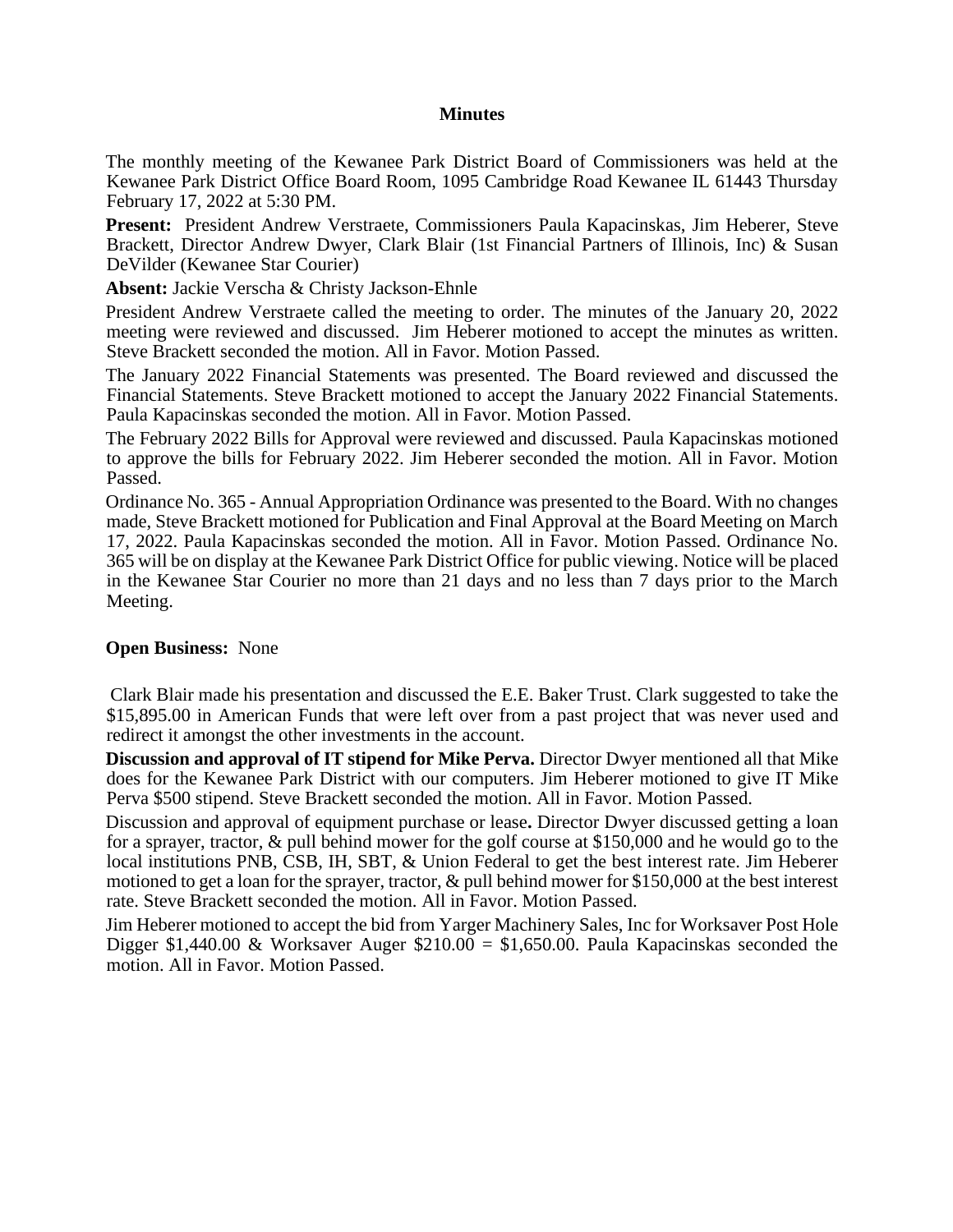Jim Heberer mentioned how well the loaner sled box went and how nice of Blue Jay for donating sleds to the park for the loaner box.

Jim Heberer asked about the cost of using private street golf carts on the course. Director Dwyer said that he would talk to Dan Erickson about using street golf carts on the golf course and get back to him.

With nothing further to discuss President Verstraete turned the meeting over to Director Dwyer for his report.

## **Director Dwyer's Report & Meeting Minutes**

1.) Follow-up from last board meeting:

a. Update on Restaurant Manager Hiring

2.)Communications:

Director Dwyer read a letter from Jim Thonn stating that he is donating to the youth golf his \$250 certificate that he had won in  $1<sup>st</sup>$  Flite in the Labor Day Tournament. A thank you was sent to him for his generous donation.

Director Dwyer read a letter sent to him from Sharon DeSmit director of the Day Camps thanking everyone in the community for contributing to the camps every year and all they do for the children. Also thank you Sharon DeSmit for doing a wonderful job and all you do for the day camps and the children.

- 3.) Set date(s) for the majority of programs for the year. Flyers are included in packet with full details
	- a. Easter Egg Hunt
	- b. Soccer
	- c. Youth golf
		- i. With feedback about time of offerings of AM weekdays being difficult for families to get to, we have adjusted the 2nd session to be offered on evenings and Saturday's
	- d. Fishing rodeo
	- e. Baseball/softball not included but tentatively slated for practice to begin after Father's Day and games to end by first of August. i. Hiring posting is out and applications are being accepted
- 4.) American Rescue Plan funding application is available thru county
	- a. Met with County Admin via phone on Feb 1 to discuss.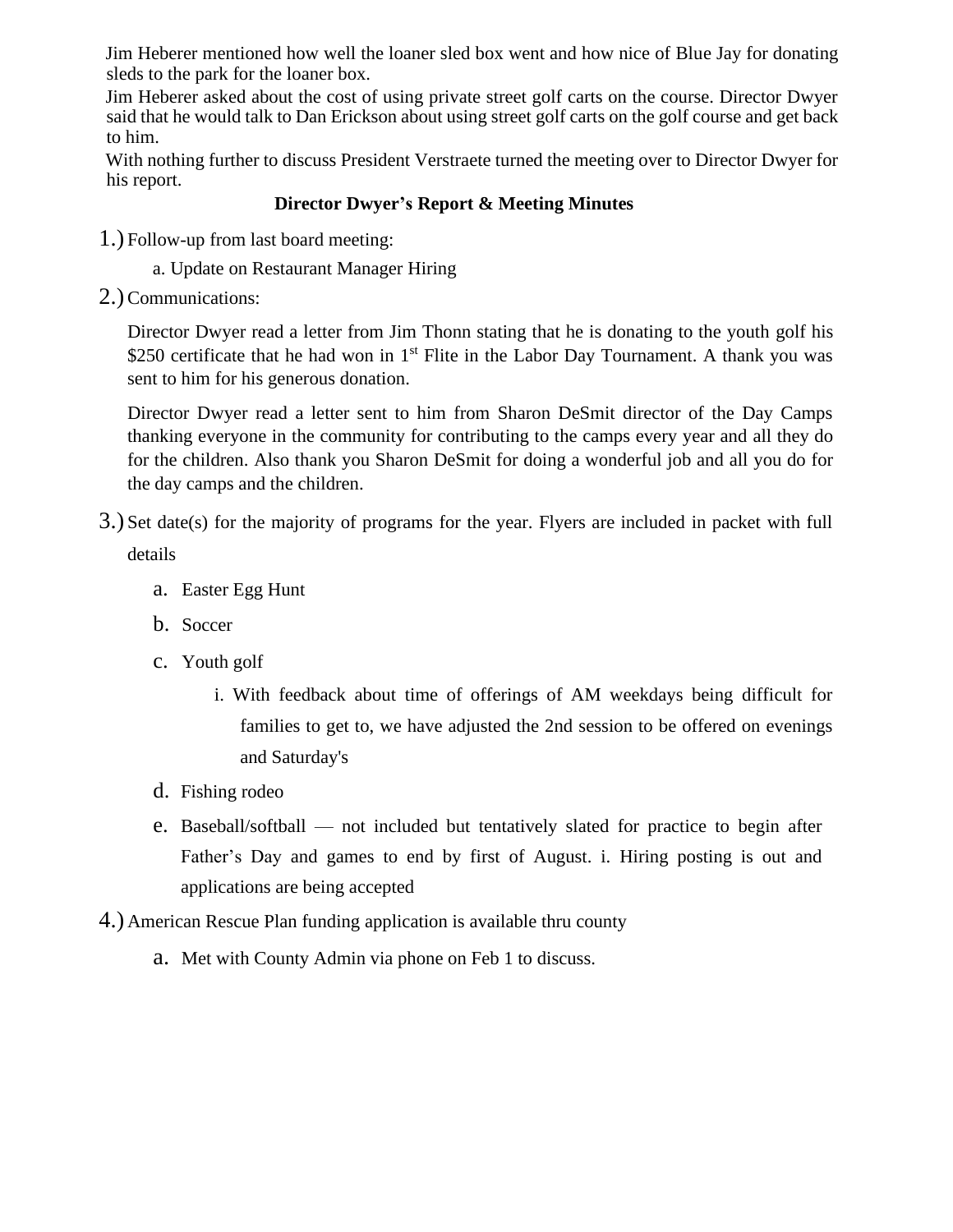- b. Working with firms to develop pricing for application.
- c. Application period is February 1 through April 1
- d. Projects potential includes: Multi-use surface at Windmont, ADA accessible pavilion at Chautauqua near the soon to be completed swing set, Splash pad, pavilion near new playground at Northeast,

Recreational Software,

5.) Met with Kevin Yepsen from CSB about potential for solar array(s) to be placed on park property. Kevin has worked with both school districts, savea-lot, and a multitude of other agencies and comes highly regarded. He and I are targeting an application to coincide with the city's wastewater treatment solar application that will and has attracted a better rate for the entities based on his prior work of grouping projects. This effort would be

\$0 capital outlay with a cost savings of near 250k over a 20-year period.

- 6.) Nearing completion of Grant application for "Earth Day in the Parks"
	- a. Up to \$1000 to develop Native Pollinator Garden
	- b. Must contain education aspect with local school age children
	- c. Our application will have us partnering with Local boy-scout troop 4180 as project lead and also invite all k-12 students to assist in planting and maintenance during the 5 year period after install. For inclusion and educational aspects: A plant identification placard (Common and scientific), targeting along walking path the Northeast near soccer fields, and will be fully ADA compliant.
- 7.) Working with both funeral homes in town to develop a memorial tree program that would go directly from bulk memorials to a fund and then we would make bulk purchases and planting twice a year and tag each tree with a specific memorial as to who funded each tree. The "tag" would be something that is not concreted into the ground, rather hung or affixed to the tree itself.
	- a. Also spoke to one vendor about bulk purchasing with non-designation of tree type to leverage more/better quality trees